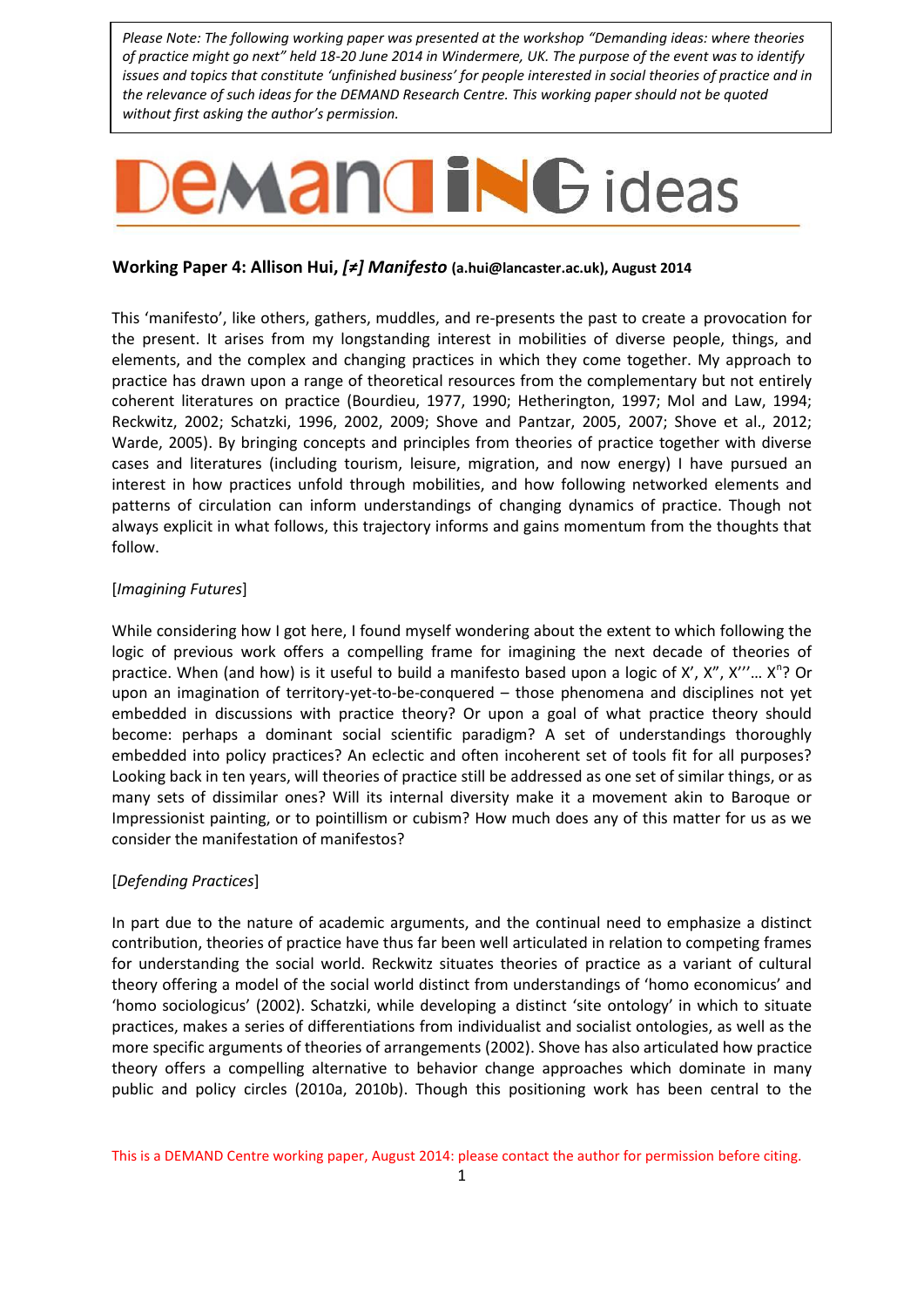building of a 'practice turn' in social theory (Schatzki et al., 2001) and will undoubtedly remain important in attempts to shift or steer the public framing of social problems and dynamics, it is important that the differentiation of practice theories from other approaches to the social world (e.g. individualist ones) does not remain too dominant a focus.

This is not to suggest that work thus far has been solely focused upon defending practice theory from the outside – indeed, much has already been done to build up a set of concepts that allow discussions of how practices are composed, reproduced, and related. Dynamics of change have been one major focus for recent work, and consideration has also been given to how theories of practice can work alongside other literatures or concerns (Shove et al., 2012; Shove and Spurling, 2013; Spaargaren, 2011; Watson, 2012). Nonetheless, ample space remains for further investigation and characterization of differences and distinctions within the world of practices.

## [*Remaking Practices*]

I've decided to use the idea of nonequivalence as a loose frame for the rest of my comments. Focusing on [≠] as a device for thinking highlights how our work is always positioned and justified by boundaries. A particular type of relation,  $[\neq]$  suggests the inevitability of difference that arises from repetition  $[X', X'', X''...]$ . But  $[\neq]$  can also push out to more unfamiliar territory – questioning what we habitually ignore or fail to incorporate into our considerations. How might making things [≠] be a creative task that allows us to enroll unfamiliar resources in the project of solving familiar problems? To what extent can thinking about what is [≠] help to develop richer conceptual vocabularies, more accessible strategies, and more widespread impacts? As an experiment, I start from [≠] to explore potential forays for future practice theory.

## **[≠] – Not all practices are equal**

This proposition, and the rest that follow, may at first seem irrelevant and unimportant. There will always be more nonequivalences than equivalences, and therefore their worth can seem minimal. Of course, one might reply, not all practices are equal – no one ever said they were. Yet what is the range of our vocabulary for discussing this relationship? How might it be usefully expanded?

One of the corollaries of taking practices of a unit of study has been that the comparability of practices is taken for granted in many basic concepts. All practices have practitioners who are also 'carriers' of the practice (Reckwitz, 2002). Varying definitions of the elements of practices (Gram-Hanssen, 2011; Maller and Strengers, 2013; Reckwitz, 2002; Shove et al., 2012) or the linkages of doings and sayings (Schatzki, 1996, 2002; Warde, 2005) highlight the similar components that make up diverse practices, and how in some cases these components are shared between practices (as shared elements (Shove et al., 2012), dispersed practices (Schatzki, 1996) or taste regimes (Arsel and Bean, 2013)). The spatio-temporal aspects of practices can be articulated through discussions of 'activity-place spaces' (Schatzki, 2002), 'activity timespaces' (Schatzki, 2010b) or circulation (Hui, 2011, 2013; Shove and Pantzar, 2005; Shove et al., 2012). One of the major contributions of theories of practice then has been in developing a set of concepts that allow components or characteristics of practice to be articulated and investigated in specific empirical cases.

Though the differences between practices have also been discussed, particularly when addressing the adoption of new practices over time or considering how practices relate to the consumption of

This is a DEMAND Centre working paper, August 2014: please contact the author for permission before citing.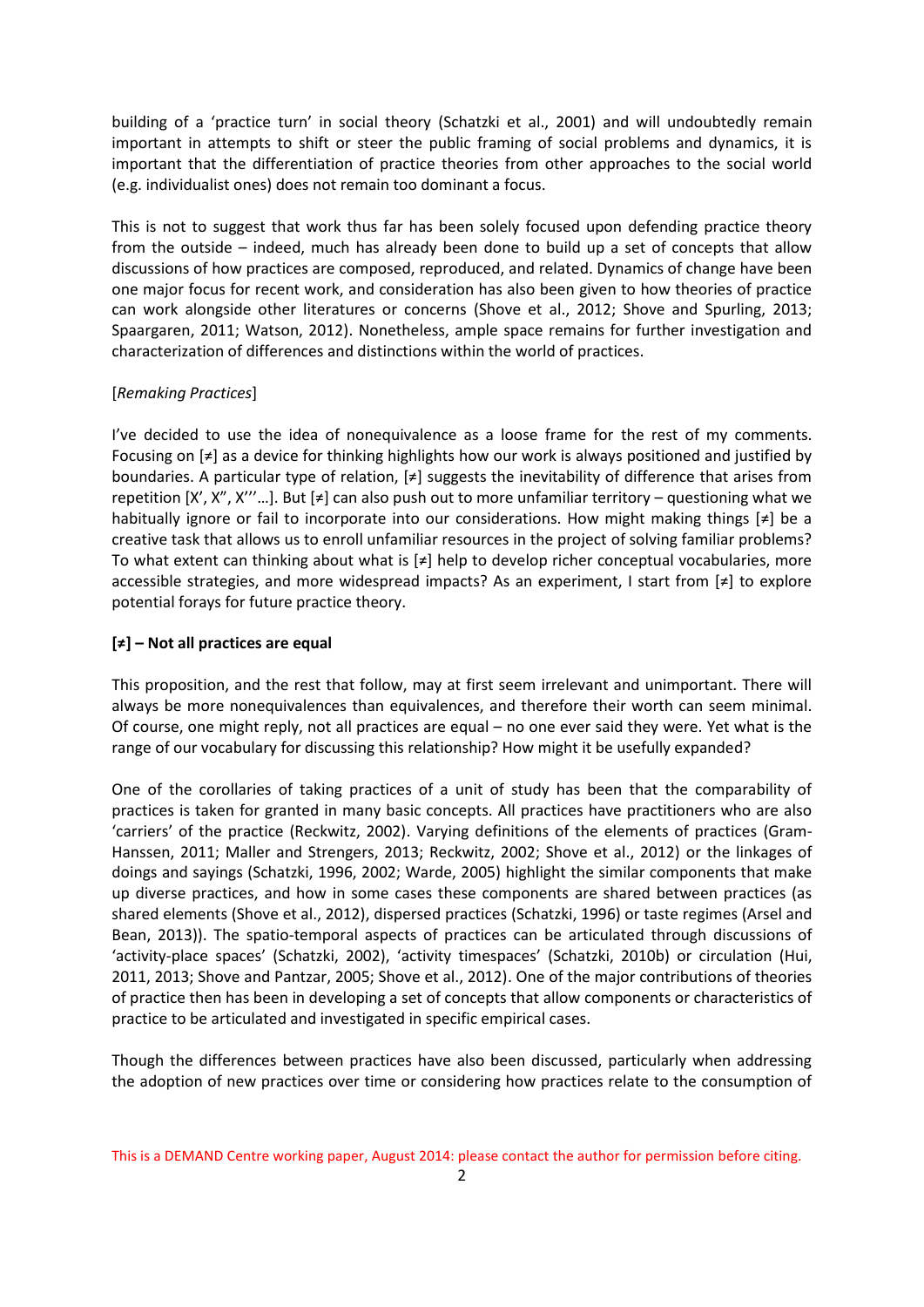energy and resources (Chappells et al., 2011; Nansen et al., 2011; Shove et al., 2007; Strengers and Maller, 2012; Warde et al., 2007), there is still a limited set of concepts to articulate differences between practice-entities. This may be in part due to the concentration of empirical work upon practices of everyday life, rather than larger and more complex practices related to professions, economies, or governments. It is one thing to look at the bathing practices of migrants and consider how they might differ from those of locals (Maller and Strengers, 2013) and another thing entirely to consider the relationship between migrants' everyday routines and the enactments of 'migration' that occur in immigration departments, visa offices, relocation companies and border crossing points. While Schatzki's discussions of how practices and orders form bundles and nets provides one set of resources in this ongoing discussion (2002: 154-155), more could be done to develop a set of resources that facilitate empirical investigations in and between varied social contexts. Whether framed as issues of scale (Birtchnell, 2012), of micro/macro, or of power, a series of questions thus deserve further attention.

What are the implications of one practice for another? What are the different types and degrees of influence that one practice might have on another? How do these interactions play out in space and time? How do flows and obstructions in a world of practices enact patterns of power and differentiation?

How is the inequality of practices (and not just people) enacted? How is inequality orchestrated (cf. Schatzki, 2002: 147-)? To what extent are aims or goals of different practices complementary or conflicting, policed or permitted? How do the spatio-temporal demands of practices relate to inequality in the present, or to the probability of flexibility or decline in different future scenarios?

## **[≠] – Not all elements are equal**

## [*Talking about elements*]

H; He; Li; Be; B; C; N; O; F; Ne; Na… In natural science worlds, the nonequivalence of elements is articulated in many ways. Ordering and arranging elements by atomic numbers, groups, periods, blocks, states, prevalence and more provides a context for understanding how any one behaves in specific contexts. Some patterns of elements are more common than others – some reactions and compounds are more likely than others. There are therefore a wealth of ways of talking about and

representing elements. Water = H<sub>2</sub>O =  $H^{\circ}$  H. Carbon, due to being particularly adept at bonding, is known as the building block of life. Reactions between Na and Cl can be anticipated and represented.

Could we then see the articulation of different elements within theories of practice as the first step towards a more complex discussion of relationships and differentiations? While the properties of elements of practice may be deemed more fluid and even malleable than those of chemical elements, discussing them in a greater number of ways, in relation to a greater number of practices, would help to further characterize the world as made up of practices.

Are there elements of practice that could be seen as basic building blocks, as Carbon, Oxygen, and Hydrogen are? How might these differ in Asia or other parts of the world? What difference would it

This is a DEMAND Centre working paper, August 2014: please contact the author for permission before citing.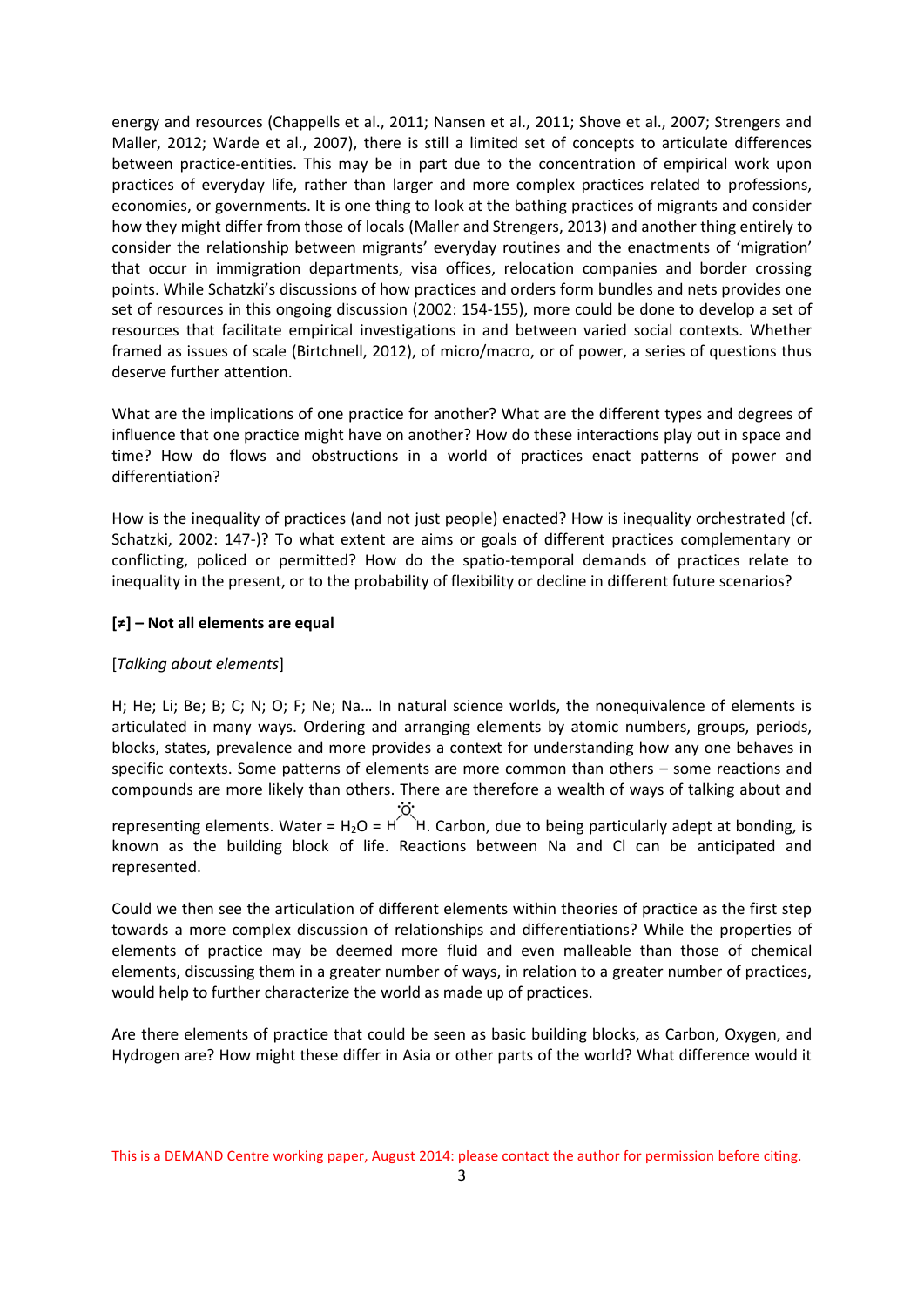make to talk about Confucianism or guanxi (relationships/關係/关系) as elements with specified and dynamic interrelations?

How many practices is an element a part of? How can its role in each be differentiated? How can a vocabulary be created to discuss these dynamics?

Are there viral elements – those that both spread quickly and are potentially deadly (for practices, or resources, or other elements)? How might a discussion of viral elements contribute to imaginations of the future – of interdisciplinarity; of digital literacy and the infection of all kinds of practices with digital competences and knowledges? How might such circulating elements be seen as a different kind of infrastructure for social life?

## [*Not talking about elements*]

Though breaking practices down into categories of elements has been helpful for articulating these components in empirical contexts, the inequality of elements can also be seen in the varied attention given to different types. Discussions of materials/things/objects have been helpful in linking practices to socio-technical studies, work on technology and innovation, and discussions of affordances and the way that objects prefigure agency (Hui, 2012; Jalas, 2009; Nansen et al., 2011; Schatzki, 2010a; Shove and Spurling, 2013; Watson and Shove, 2008). Considerations of competences/skills/know-how have drawn upon Giddens' attention to tacit knowledge and Bourdieu's understandings of habitus, supporting the study of embodied practices such as capoeira and tai chi (Brown and Leledaki, 2010; Delamont and Stephens, 2008). The aspects of practice related to meanings/knowledge/rules, however, sometimes seem more precariously placed. In part, this could be due to the fact that they are not always materialized or directly observable, and thus can be difficult to identify or represent (cf. Lloyd, 2010: on the corporeality of information literacy). They are also complicated to discuss because the distinction between addressing them as elements of practice and sliding into ontologically incompatible framings of norms or values can be difficult to negotiate or defend. At times, they are also addressed as part of different frames, as in how Arsel and Bean discuss aesthetics in terms of dispersed practices and 'taste regimes' (2013).

It seems to me, however, that more could be done to develop a vocabulary bringing together lessdiscussed elements of practice and the linkages named by Schatzki and Warde (Schatzki, 1996, 2002; Warde, 2005). In particular, extending a consideration of the 'procedures' (Warde, 2005) involved in practices offers possibilities for thinking about new dimensions of difference and similarity between performances and practice-entities.

While a practice needs to be performed in order to exist, not all performances are the same. To some extent this is a function of context, and of the basic tenet that repetition ≠ replication. But even performances involving the same elements can differ in terms of how these elements are integrated. That is, elements can take on more or less importance, and sequences can change.

Take for instance the example of making a patchwork quilt. While all patchwork quilts involve cutting up pieces of fabric and then sewing them back together to form a pattern, the process can unfold in different ways. Sometimes quilters start with a pattern found in a magazine, and then purchase fabrics with the aim of replicating the pictured quilt. At other times they start with fabrics

This is a DEMAND Centre working paper, August 2014: please contact the author for permission before citing.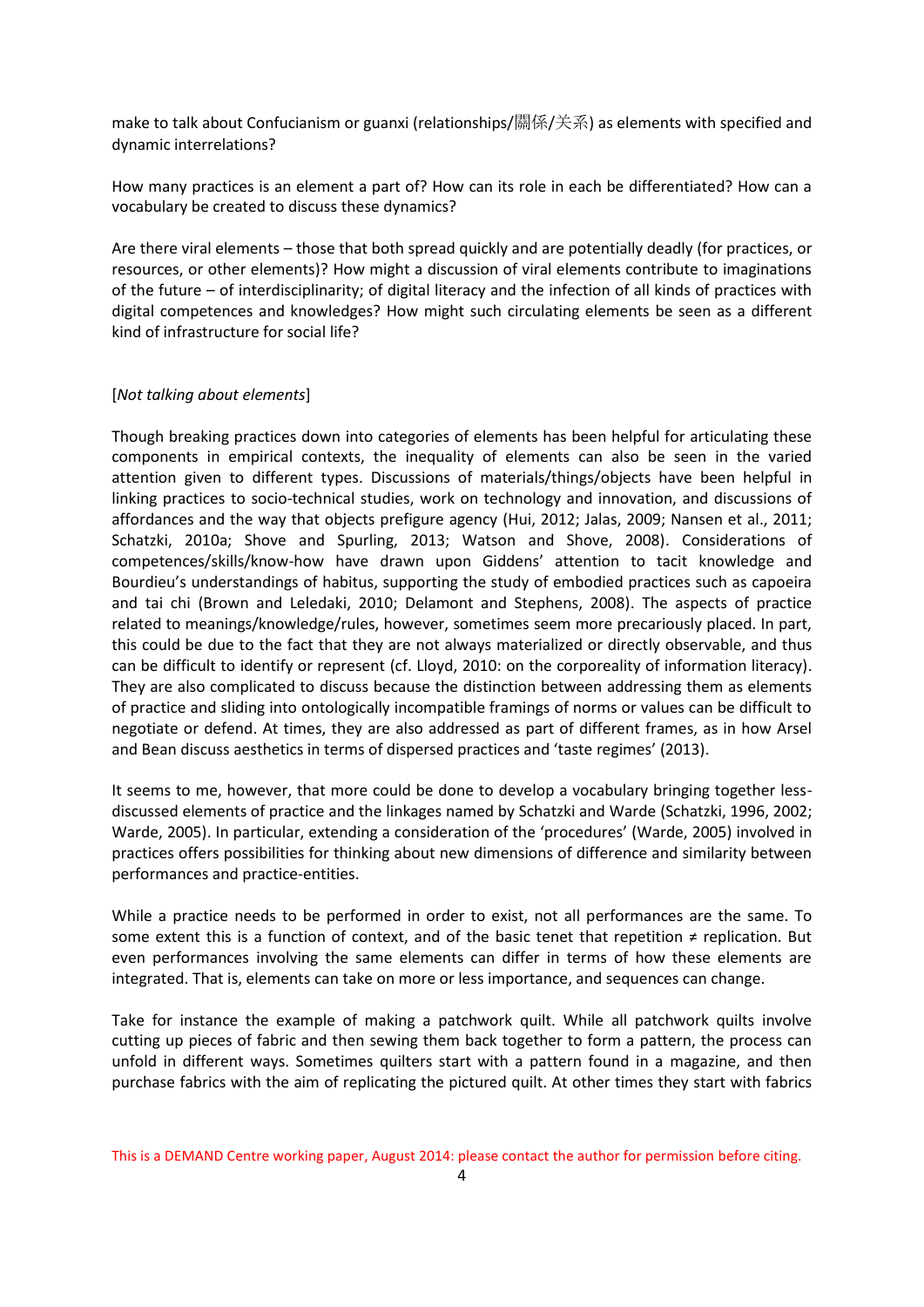they already have lying around, choosing colors and patterns that go well together and then finding a pattern that will complement the fabrics. At yet other times, they start with an idea – such as expressing the cycle of seasons – and then slowly develop a new pattern, and dye new fabrics, until they have expressed the idea in a satisfactory manner. Each of these procedures for quilting arrives at a completed artifact, and involved many of the same skills including cutting and sewing. Yet they also enroll different understandings, aims, and skills – matching complementary colors or expressing a unique artistic idea are necessary elements of some but not all procedures.

This highlights how practices already have methods for enacting varied performances. This is both a strategy that helps ensure extended engagement (by staving off boredom) but also a means of addressing and adapting to the variable accessibility of elements. Since at the moment practice theory is being used to address issues of variability as well as questions linked to consumption and need to curb consumption of particular types, further attention to *procedures* of integration could be helpful.

How many procedures or methods for bringing elements together exist within a practice? How do these facilitate adaptation to scarcities of resources? How do these facilitate adaptation to diverse levels of skill, competence, or knowledge? How does the sequencing of procedures relate to particular aims of a practice? How can procedures from dissimilar practices be used to transform ways of working?

## **[≠] – Not all interactions with practice theory are equal**

A final nonequivalence bearing mention is that not everyone who uses or develops practice theory interacts with it in the same way. Not only are people more or less devoted to building up the conceptual repertoire of practice theory, but also their institutional and career positions shape their trajectories and engagements. This is no different for practice theory than for any other academic specialty or community. Yet if we are interested in thinking about the next decade of work in a collective and not individual manner, then further questions arise.

Given the fact that theories of practice are often difficult to digest upon first encounter, and not always easy to translate into methodological and empirical terms, how will the potentially competing aims of making practice theory and "making practice theory practicable" (Sahakian and Wilhite, 2014) be negotiated and by whom? Can 'making practice theory practicable' simultaneously be 'making practice theory'? How many ways can one take practice as a focus empirically? Analytically? In practice as researchers? How might expanding our means of addressing units other than practices (elements, linkages, careers) help in addressing methodological, theoretical, or societal challenges?

## **[≠] – Departures**

In many ways, these pages **≠** a manifesto because the proclamations have been too banal, too bland, to be read as clear and bold provocations for future work. Moreover, the scarcity of examples provides almost too open a space to consider possible directions. Connecting the questions to my own interest in mobilities and materialities would have started to provide more concrete trajectories. Yet to do so would have also been to write a more limited frame for discussion.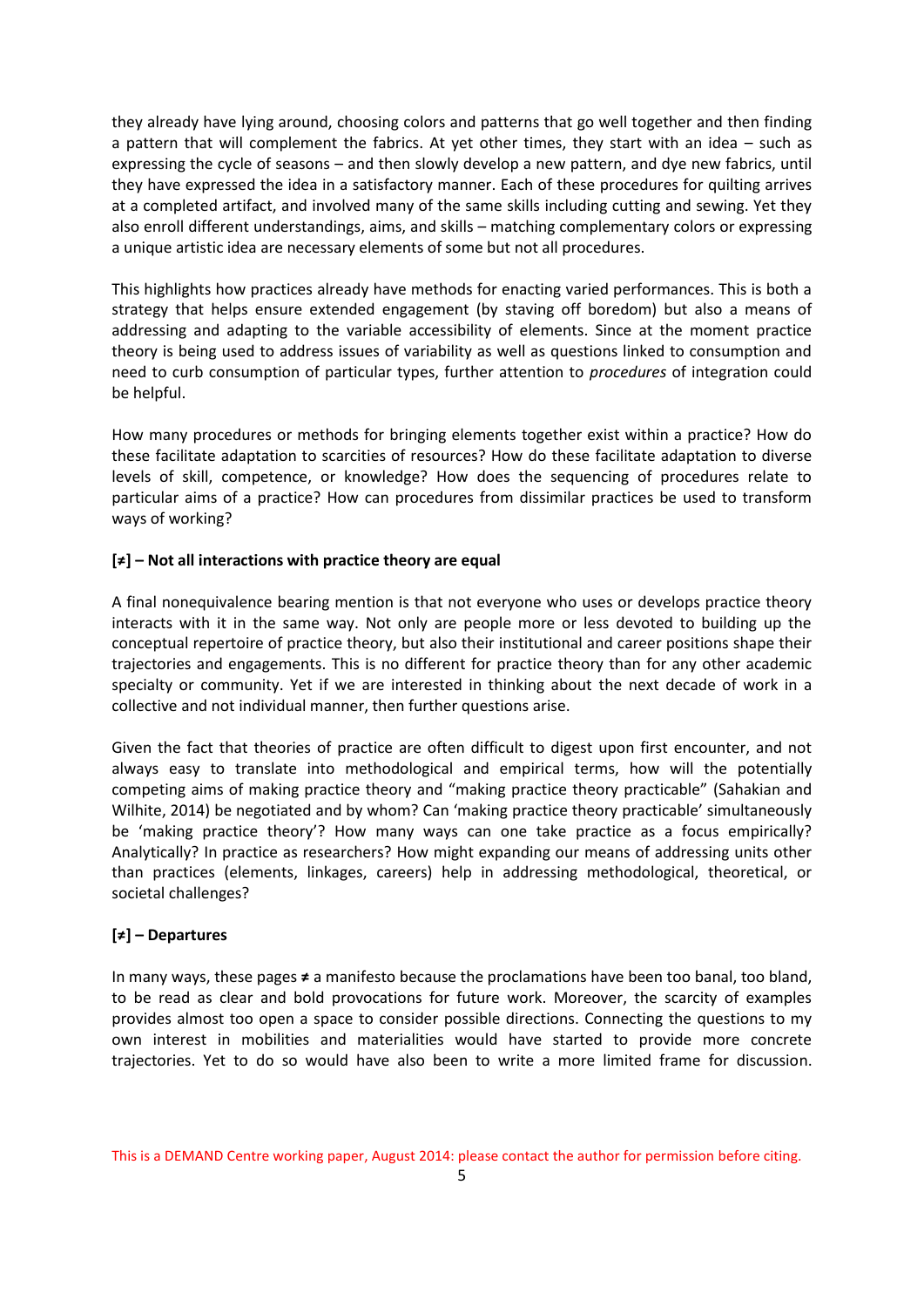Therefore this **≠** a manifesto in the hope that it might be useful in our shared process of manifesting the future of practice theory.

## **Bibliography**

- Arsel Z and Bean J (2013) Taste regimes and market-mediated practice. *Journal of Consumer Research* 39(5): 899-917.
- Birtchnell T (2012) Elites, elements and events: practice theory and scale. *Journal of Transport Geography* 24497-502.
- Bourdieu P (1977) *Outline of a theory of practice.* Cambridge: Cambridge University Press.

Bourdieu P (1990) *The logic of practice.* Stanford: Stanford University Press.

- Brown D and Leledaki A (2010) Eastern movement forms as body-self transforming cultural practices in the West: torwards a sociological perspective. *Cultural Sociology* 4(1): 123-154.
- Chappells H, Medd W and Shove E (2011) Disruption and change: drought and the inconspicuous dynamics of garden lives. *Social & Cultural Geography* 12(7): 701-715.
- Delamont S and Stephens N (2008) Up on the roof: the embodied habitus of diasporic *capoeira*. *Cultural Sociology* 2(1): 57-74.
- Gram-Hanssen K (2011) Understanding change and continuity in residential energy consumption. *Journal of Consumer Culture* 11(1): 61-78.
- Hetherington K (1997) In place of geometry: the materiality of place. In: Hetherington K and Munro R (eds.) *Ideas of difference.* Oxford: Blackwell, 183-199.
- Hui A (2011) Enthusiasts' travel: mobilities and practices. *Sociology.* Lancaster: Lancaster University.
- Hui A (2012) Thing in motion, things in practices: how mobile practice networks facilitate the travel and use of leisure objects. *Journal of Consumer Culture* 12(2): 195-215.
- Hui A (2013) Practices, movement and circulation: implications for sustainability In: Shove E and Spurling N (eds.) *Sustainable practices: social theory and climate change.* London: Routledge, 89-102.
- Jalas M (2009) Making time: reciprocal object relations and the self-legitimizing time of wooden boating. In: Shove E, Trentmann F and Wilk R (eds.) *Time, consumption and everyday life: practice, materiality and culture.* Oxford: Berg, 203-216.
- Lloyd A (2010) Corporeality and practice theory: exploring emerging research agendas for information literacy. *Information Research* 15(3): colis794.
- Maller C and Strengers Y (2013) The global migration of everyday life: investigating the practice memories of Australian migrants. *Geoforum* 44243-252.
- Mol A and Law J (1994) Regions, networks and fluids: anaemia and social topology. *Social Studies of Science* 24(4): 641-671.
- Nansen B, Arnold M, Gibbs M, et al. (2011) Dwelling with media stuff: latencies and logics of materiality in four Australian homes. *Environment and Planning D: Society and Space* 29(4): 693-715.
- Reckwitz A (2002) Toward a theory of social practices: a development in culturalist theorizing. *European Journal of Social Theory* 5(2): 243-263.
- Sahakian M and Wilhite H (2014) Making practice theory practicable: towards more sustainable forms of consumption. *Journal of Consumer Culture* 14(1): 25-44.
- Schatzki TR (1996) *Social practices: a Wittgensteinian approach to human activity and the social.* New York: Cambridge University Press.
- Schatzki TR (2002) *The site of the social: a philosophical account of the constitution of social life and change.* University Park, PA: Pennsylvania State University Press.

This is a DEMAND Centre working paper, August 2014: please contact the author for permission before citing.